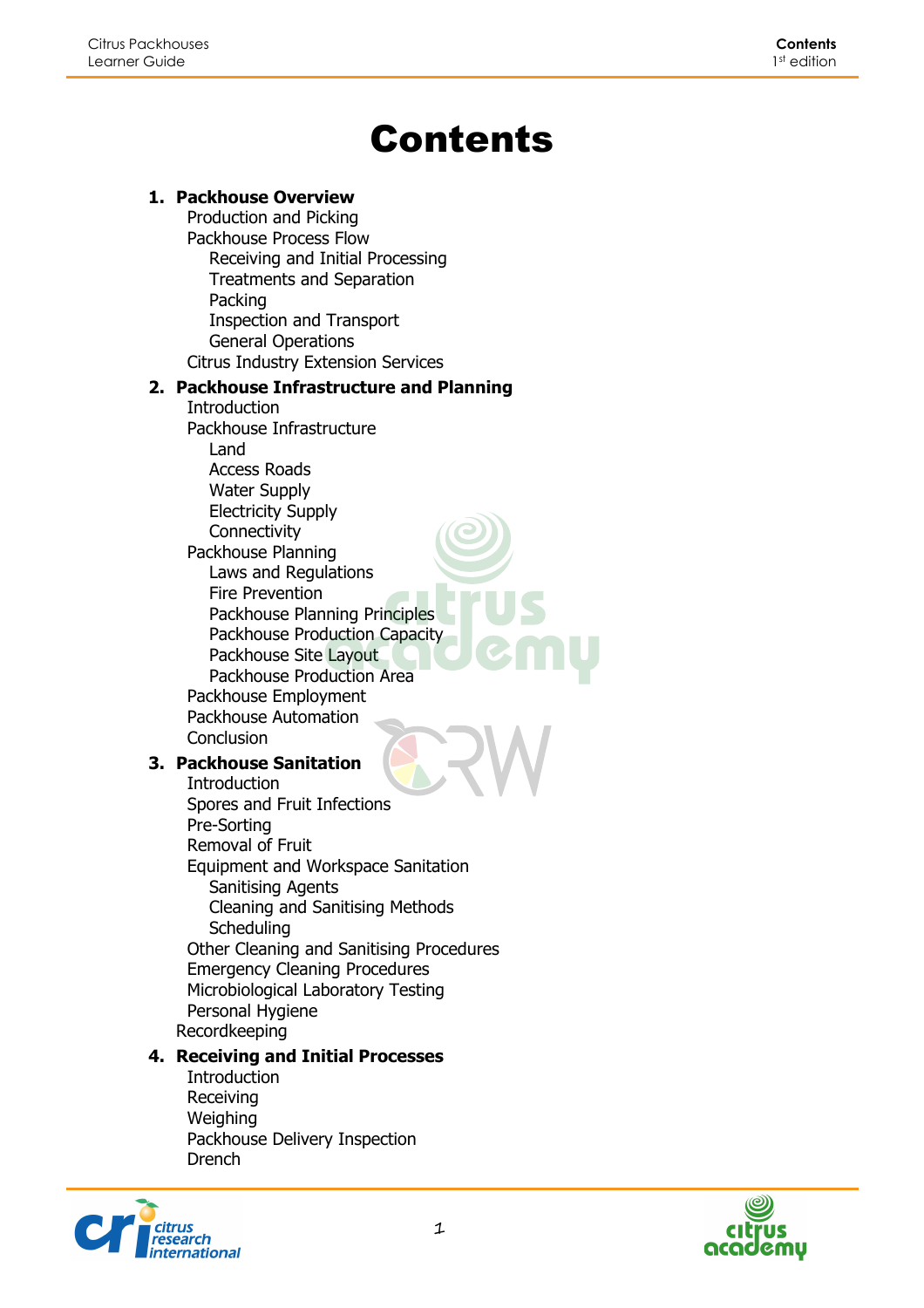De-greening Pre-Sorting Fruit Washing **Sanitisers** Tip Systems **Conclusion** 

# **5. Fruit Treatments**

Introduction Fungicide Treatment Fungicides Fungicide Treatment Systems Fungicide Titration and pH Measurement Wax Treatment Fungicide Resistance **Conclusion** 

# **6. Sorting and Grading**

Introduction Fruit Quality Factors External Fruit Quality Factors Internal Fruit Quality Factors Export Standards Sorting Sorting Stations **Sorters** Sorting Tables Sorting Practices Grading Sizing **Conclusion** 

#### **7. Packing Practices**

Introduction Packing Material Packing Cartons Bulk Bins Fruit Labels (PLUs) Fruit Wrappers **Pallets** Securing Sheets Pallet Caps Corner Pieces Packing Material Specifications Packing Instructions Fruit Labelling Packing Practices Preparation Packing Diagrams Place Packing Jumble Packing Weighing Cartons Automated Packing Machines Automated Place Packing Automated Jumble Packing